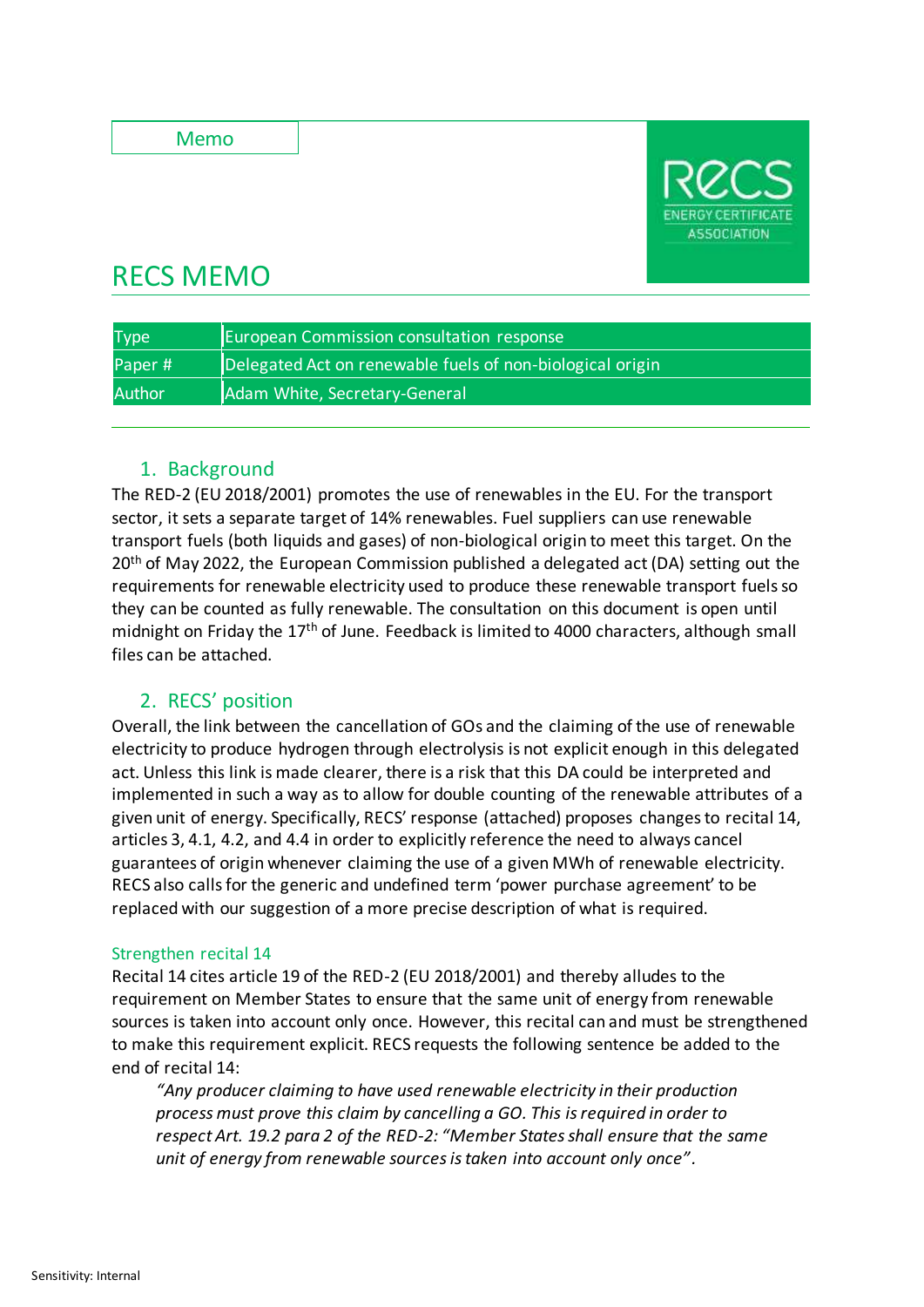Adding this sentence would help to remove any ambiguity from the delegated act and reassure consumers of RFNBOs and renewable electricity that the renewable energy attributes they are claiming the use of, and paying for, are not also being claimed by another consumer.

## Replacing the term PPA in the delegated act

The term Power Purchase Agreement (PPA) has become a catch-all for describing contracts for buying power and/or energy attributes. Whilst the term 'renewable PPA' is typically understood to mean a long-term contract that includes both electricity and its renewable attributes there are many different forms that such contracts can take. Even within PPA subcategories such as 'financial', 'sleeved' etc. there are differences between contracts. PPAs are bilateral agreements between market participants and as such, even when there are common elements, everyone is essentially unique. The use of such an undefined, catch-all term in the delegated act is concerning, as it can mean different things to different stakeholders. Therefore, RECS requests the term 'renewables power purchase agreement' in the delegated act is replaced with a more precise description of what is required. Examples range from the general:

*"contracts for energy and for energy attribute certificates"* to the more specific:

"*contracts with a 5-year term or longer between a named producer and production device and a named consumer and consumption device for energy and its associated energy attribute certificates (in the EU this means guarantees of origin as set out in Art.19 (EU) 2018/2001."*

#### Including guarantees of origin in article 3

Article 3 on rules for counting electricity sourced from directly connected installations as fully renewable requires the RFNBO producer to provide evidence on the connection and age of the installation generating renewable electricity ad the installation producing RFNBO. Sub-paragraph (c) allows for the installation producing electricity to be connected to the grid. Such an installation may be able to receive GOs. So that Member States can ensure that the same unit of energy from renewable sources is taken into account only once GOs should be explicitly mentioned in article 3. This could be done by adding a new subparagraph:

*"(d) If any installation producing electricity is connected to the grid, as allowed under subparagraph (c), and is registered to be issued guarantees of origin for its generation, as set out in Art.19 (EU) 2018/2001, then GOs from this production device must be cancelled for the units of energy that are used in the production of RFNBOs."*

#### Including guarantees of origin in article 4.1

Article 4.1 allows RFNBO producers to count electricity taken from the grid as fully renewable under specific conditions. However, Article 4.1 does not account for the possibility that such electricity generation may also be issued with GOs. If RFNBO producers can claim their electricity consumption under conditions which would also allow GOs to be issued for the same energy units to be sold separately then Member States would no longer be able to ensure that the same unit of energy from renewable sources is taken into account only once. Therefore, GOs should be explicitly referenced in this article as proof of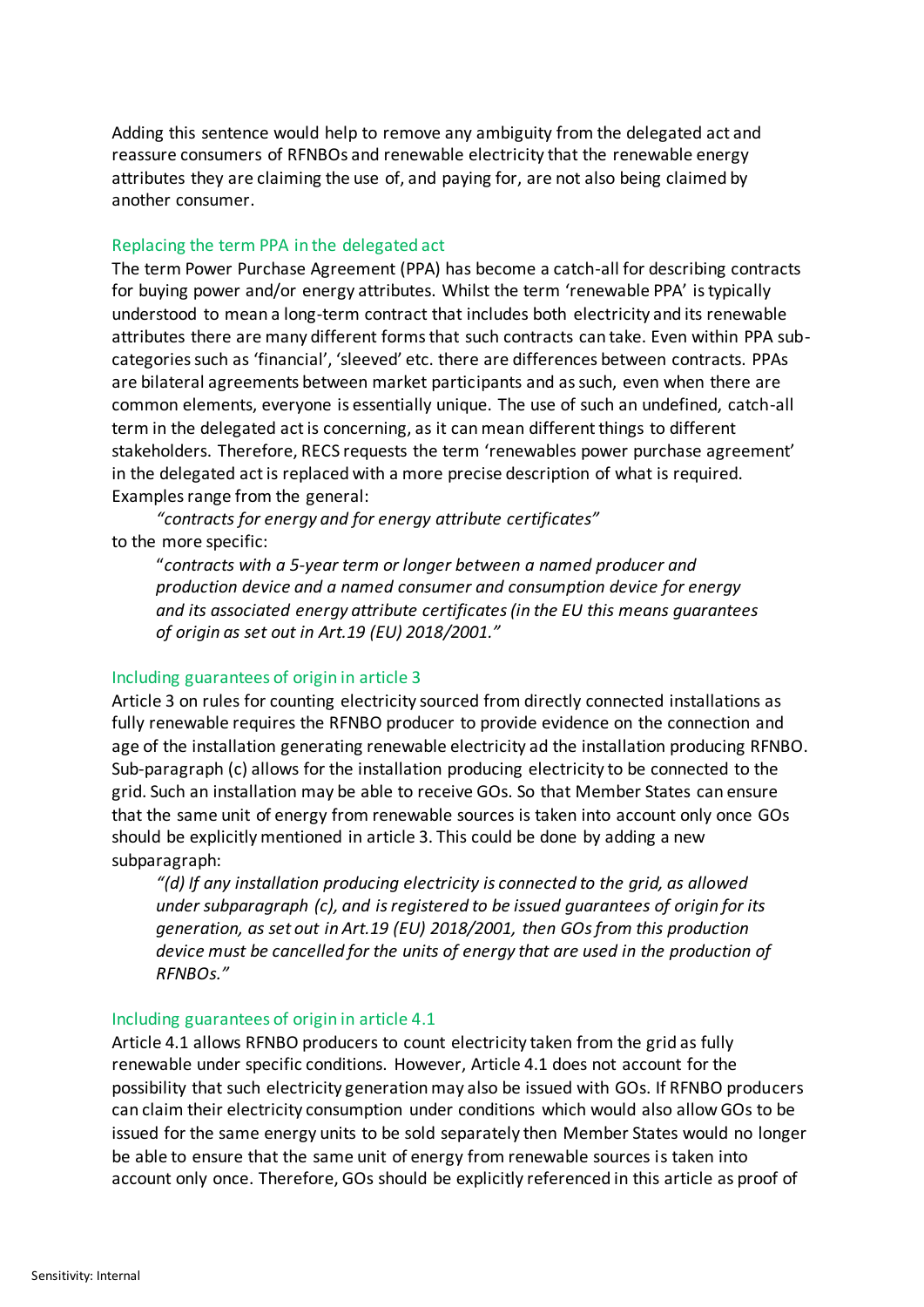renewable electricity consumed. While providing an exemption for RNFBO producers who consume in a bidding zone with a high proportion of renewable electricity from temporal, spatial or age criteria, Article 4.1 should also ensure there is no double counting of such renewable electricity through the mandatory use of GOs. This could be done by adding a sentence to article 4.1:

*"If a fuel producer claims electricity taken from the grid as fully renewable in line with the requirements of this article, then, so that* Member States shall ensure that the same unit of energy from renewable sources is taken into account only once, *they must also show that the producer and production device from which they purchase their renewable electricity either:* 

- *a. cancelled Guarantees of Origins from within the bidding zone from where they claim their energy consumption*
- *b. The renewable energy production device they consume from is not part of the calculated renewable electricity share of the bidding zone from where they claim their energy consumption*
- *c. The renewable energy production device they consume from is not eligible or registered to be issued with Guarantees of Origin; or*

## Including guarantees of origin in article 4.2

In addition to replacing the term PPA in the delegated act, article 4.2 should be strengthened to make an explicit need to cancel guarantees of origin in order to ensure there is no double-counting of the renewable energy attributes of a given unit of energy. This could be done by adding a phrase to the paragraph:

4.2 Fuel producers may also count electricity taken from the grid as fully renewable if they have concluded one or more [renewables power purchase agreements] or e.g. [contracts for energy and for energy attribute certificates] with economic operators producing renewable electricity in one or more installations generating renewable electricity for an amount that is at least equivalent to the amount of electricity that is claimed as fully renewable *and for the cancellation of guarantees of origin that are at least equivalent to the amount of electricity that is claimed as fully renewable* and the electricity claimed is effectively produced in this or these installations, provided that the following criteria are met:

### Including guarantees of origin in article 4.4

Article 4.4 should be strengthened to make an explicit need to cancel guarantees of origin in order to ensure there is no double-counting of the renewable energy attributes of a given unit of energy. This could be done by adding a phrase to the end of the paragraph:

*"If a fuel producer claims electricity taken from the grid as fully renewable in line with the requirements of this article, then, so that* Member States shall ensure that the same unit of energy from renewable sources is taken into account only once, *they must also show that the producer and production device from which they purchase their renewable electricity either:* 

*a. cancelled Guarantees of Origins from within the bidding zone from where they claim their energy consumption*